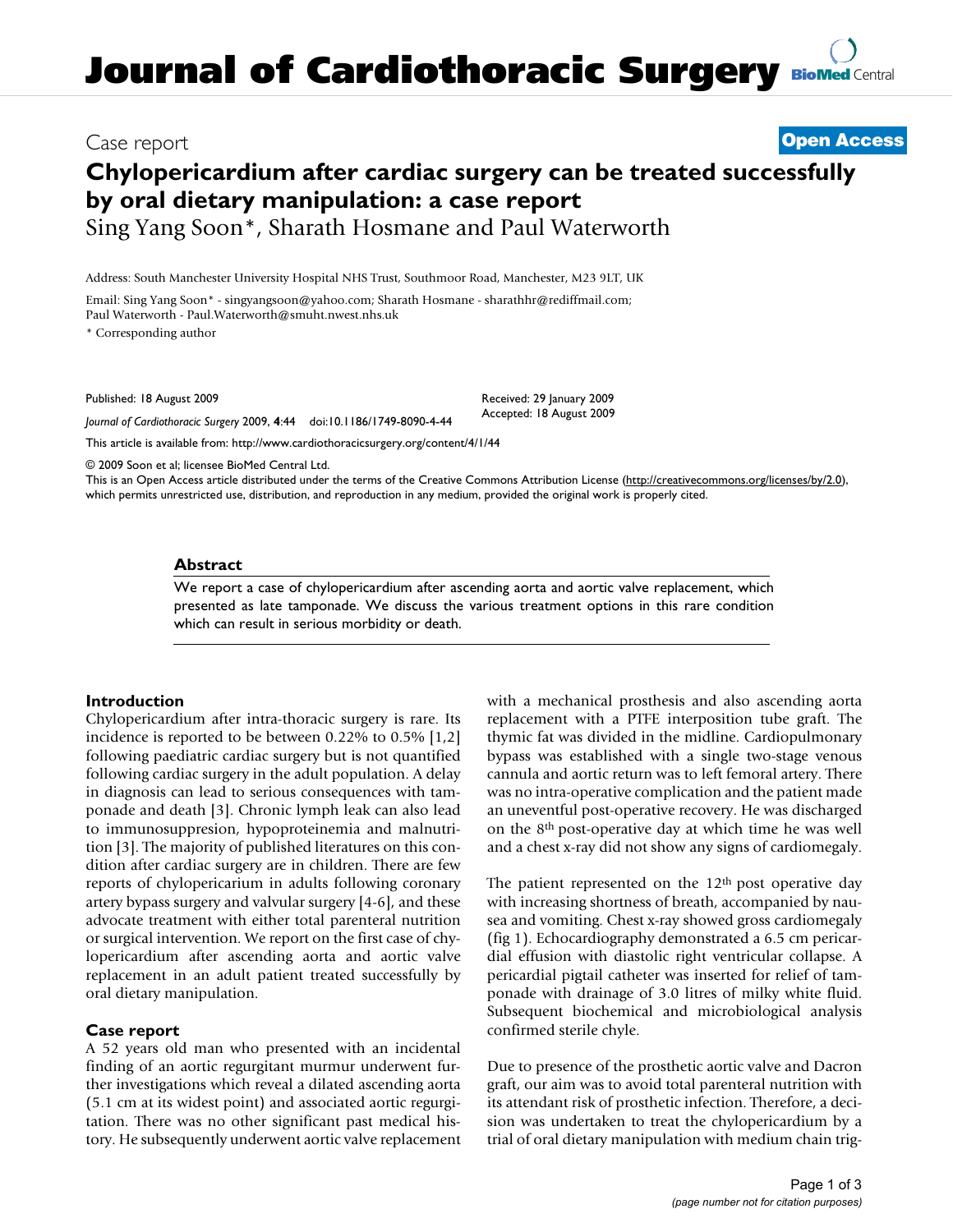

Figure 1 **CXR showing patients enlarged mediastinal shadowing from chylopericardium**.

lycerides/fat free diet. The second day after pericardiocentesis was performed, the drainage was still substantial at 1.5 litres. However on the third day, the drainage tailed dramatically to 150 ml. The patient was brought to theatre for creation of a subxiphoid pericardial window with insertion of 32F drain for more effective drainage. The chyle leak continued to diminish in volume over the next five days, without any drainage by day eight. However on application of low pressure (10 cm of water) suction on day nine, a small piece of debri was dislodged from the drain and there was a sudden drainage of 450 ml of chyle. Therefore thrice daily low pressure suction was instituted.

The patient spiked a temperature the following day to 39.5 degree Celsius. A full septic screen was performed including blood cultures and the chyle was sent for microbiological analysis. Initially, the patient was commenced on broad spectrum antibiotics. Subsequently, gram negative bacilli were found to be growing in both the blood cultures and the chyle. Treatment with meropenem was instituted. The patient responded to the antibiotics treatment and became apyrexial after seven days.

By day 20 post readmission, the drainage had tailed off to less than 20 ml per day. The patient was subsequently commenced on a normal diet. The drain output was observed closely for 5 days after reinstitution of normal diet. There was no further chyle leak. An echocardiogram confirmed no re-accumulation in the pericardial sac and the drain was therefore removed and the patient discharged. The white cell, lymphocyte and albumin count remained within normal limits throughout the patient's readmission even during the septic episode.

### **Discussion**

Chylopericardium after cardiac surgery is rare and therefore a high index of suspicion is required for its diagnosis. Its aetiology is usually due to disruptions of the tributaries of the thoracic duct rather than to the main duct itself [2]. The thoracic duct originates as the cisterna chili adjacent to the second lumbar vertebrae. It ascends anterior to the vertebral bodies and enters the thorax through the aortic hiatus. It is a predominantly right sided structure and crosses over to the left at the level of the fourth and fifth thoracic vertebrae. It empties the lymph that it transports into the left jugulosubclavian venous junction. It has a highly variable intra-thoracic course. There are also various tributaries found in the pericardial reflections and thymic tissues that confluences to the thoracic duct [1,7]. Therefore, one should ensure that division through the thymic tissues and pericardium be conducted carefully to prevent subsequent chyle leakage. Other causative factors include caval obstruction, subclavian vein thrombosis, congenital lymphangiectasia, filariosis and medistinal tumors [8].

Chyle leak is suspected with the appearance of milky effluent in the chest drain. Confirmation comes with biochemical analysis of the fluid that reveals presence of chylomicrons, cholesterol, lactate dehydrogenase and protein [8-10]. Cytology usually demonstrates a lymphocytic picture while microbiological culture is invariably sterile.

Upon diagnosis, there are various treatment options available. Although nutritional support with parenteral hyperalimentation has been advocated as the method of choice [6,9,11], we advocate one of minimal intervention with a dual strategy of decreasing lymph production and ensuring adequate protein intake to counter any effects of the potential hypoproteineamia. As first line management, the patient should be commenced on a trial of enteral nutrition with a fat free diet or a low-fat diet with medium chain triglycerides, which are absorbed directly into the portal system rather than through the lymphatics. This would reduce the production of lymph and allow the spontaneous closure of the fistula in the majority of cases. This option is also more palatable for the patient and avoids the potential complications of total parenteral nutrition. It also has the added theoretical benefit of promoting normal gut flora and preventing translocation of pathogens in a patient that might be leukopenic. Care must also be given to ensure that the patient has adequate caloric and nitrogen intake in a highly catabolic state. Pericardial decompression should be achieved with either a pig-tail catheter inserted under echocardiography or the insertion of a drain with the creation of a subxiphoid window